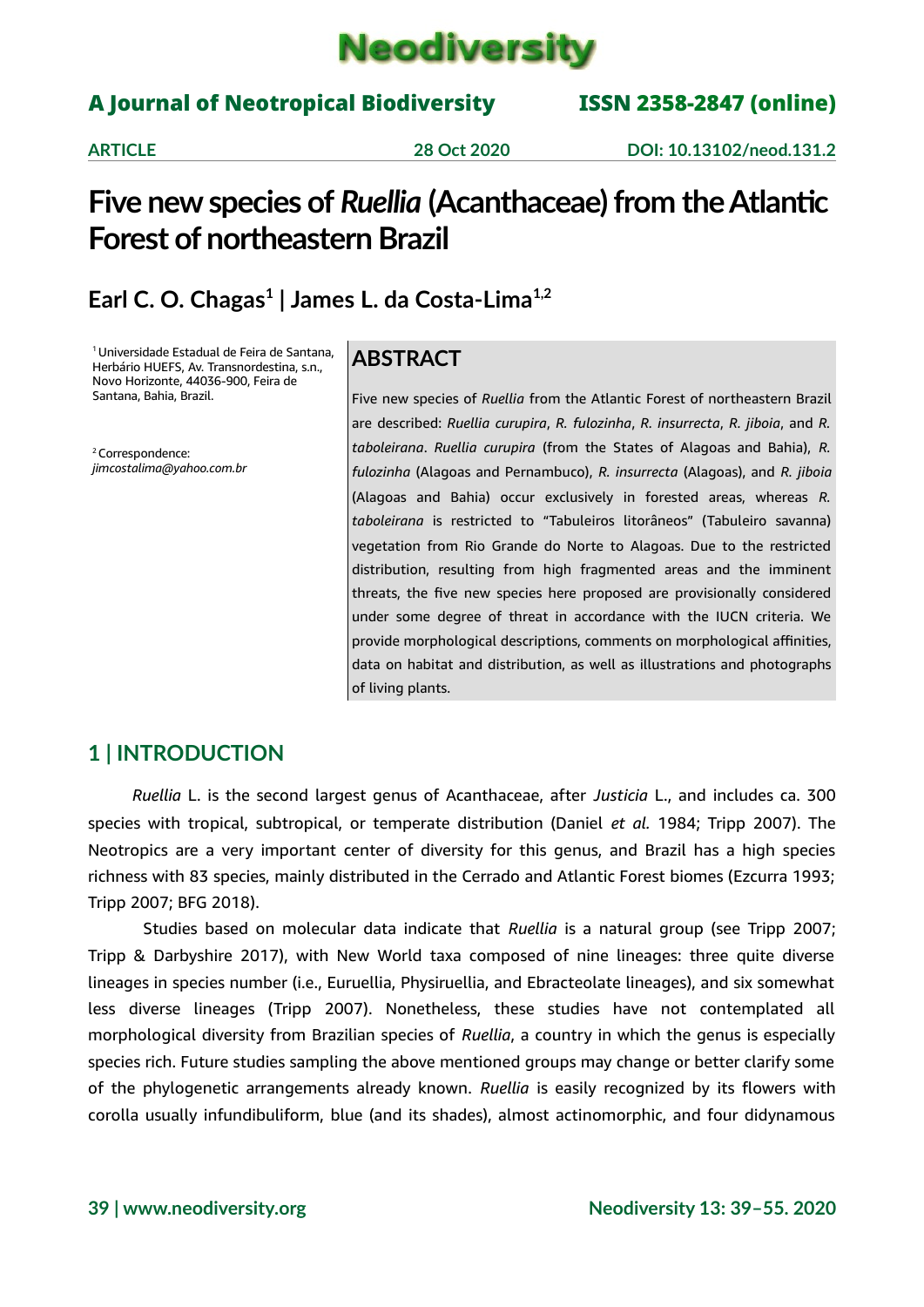

stamens (Ezcurra 1993). However, due to its species richness and morphological diversity, its clearest synapomorphies are related to pollen morphology (Tripp & Darbyshire 2017).

In Brazil, the Atlantic Forest biome is the richest in *Ruellia* species, with 41 (out of 84 in the country) species being registered (BFG 2015, 2018). However, the Atlantic Forest is one of the most threatened biomes in the world and is considered as an important biodiversity hotspot for conservation priorities (Myers *et al.* 2000). In this context, northeastern Brazil is currently the most threatened portion of this biome due to its small and disconnected forest fragments, which were caused by the deforestation processes since the colonization of Brazil in the 16th century (Ranta *et al.* 1998).

### **2 | MATERIALS AND METHODS**

In addition to the specimens from our field expeditions in forest fragments in the Atlantic Forest of northeastern of Brazil in the past 12 years, we studied herbarium specimens housed at CEPEC, HUEFS, K, MAC, NY, and UFP. The specimens were compared to types of morphologically related species at BM, G, GZU, K, P, and W (all acronyms are in accordance with Thiers 2019; except K and W, the type specimens were studied through JSTOR® Global Plants <https://plants.jstor.org/>), their protologues and other literature (e.g., Kunth 1818; Schlechtendal & Chamisso 1831; Nees 1847; Lindau 1897; Ezcurra & Wasshausen 1992; Ezcurra 1993; Wasshausen & Wood 2004; Tripp & McDade 2012). The general terminology used in the morphological descriptions follows Radford *et al.* (1974) and Harris & Harris (2001).

To infer the preliminary conservation status, we used the criteria "B" of the International Union for the Conservation of Nature – IUCN (2017). The GeoCAT tool (see Bachman *et al.* 2011; <http://geocat.kew.org/>) was used to calculate the area of occupancy (AOO), the extent of occurrence (EOO), and the AOO was based on 2  $km<sup>2</sup>$  grids.

### **3 | TAXONOMY**

*Ruellia curupira* E.C.O.Chagas & Costa-Lima, *sp. nov.* (Figures 1A, 2A–B).

*Ruellia curupira* resembles *R. ochroleuca* Mart. ex Nees but differs by the suffruticose fewbranched habit (vs. many-branched), branches and leaves covered by red to brown trichomes (vs. white to hyaline), leaf-blades elliptic (vs. ovate to deltate), calyx lobes covered by eglandular trichomes (vs. stipitate-glandular), and corolla lobes purple (vs. creamy to greenish-yellow).

**Typus**—BRAZIL: Alagoas, Mun. Ibateguara, Coimbra, Grota da Burra, 29 March 2011 (fl, fr), *Chagas-Mota 10612* (holotype: MAC; isotypes to be distributed to: HUEFS, UFRN).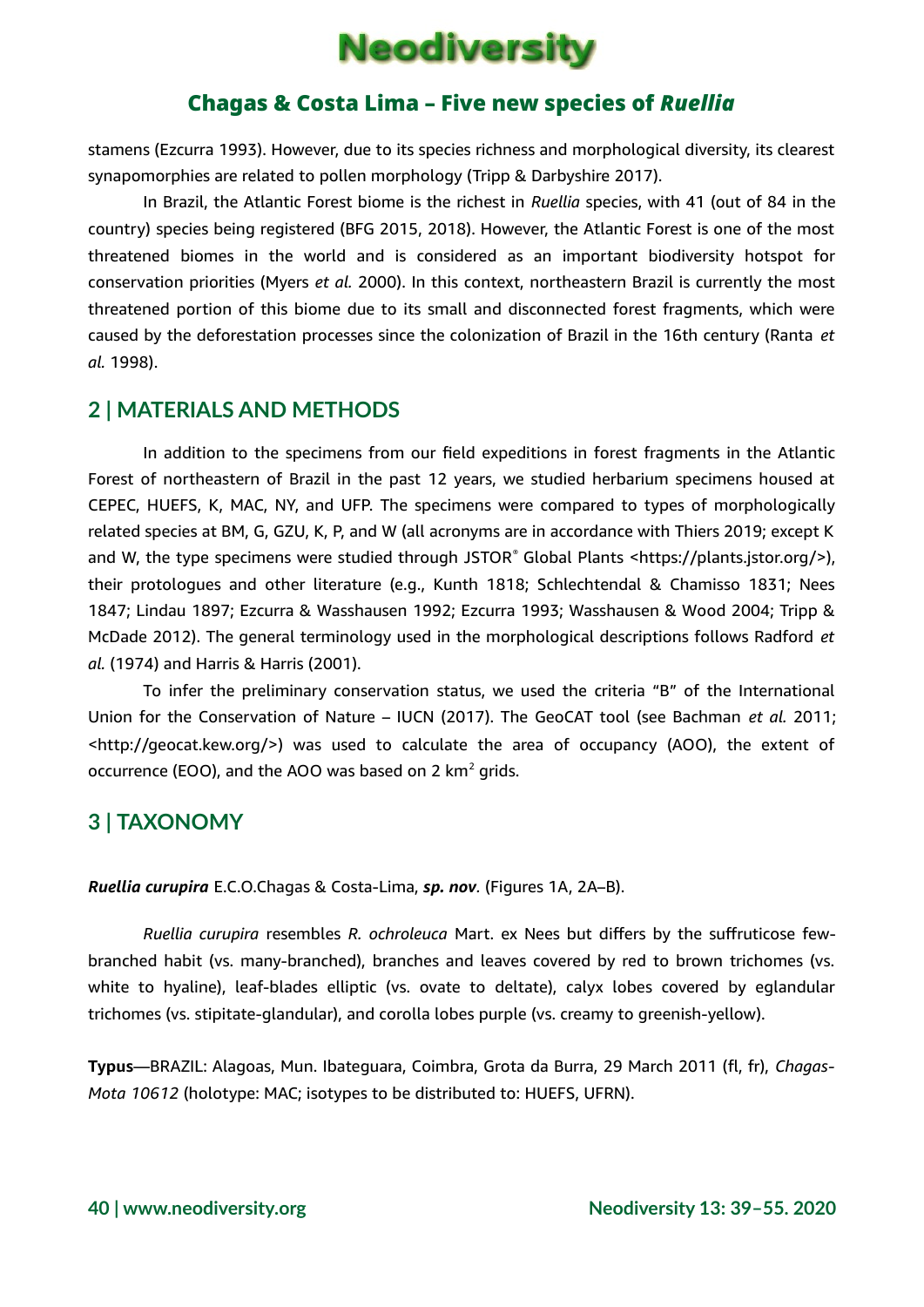



**Figure 1.** *Ruellia curupira*. A. Flowering branch (scale: 7 cm). *Ruellia fulozinha*. B. Flowering branch (scale: 5 cm). C. Flower detail (scale: 5 cm). D. Capsule (scale: 2.5 cm). *Ruellia insurrecta*. E. Flowering branch (scale: 5 cm). *Ruellia jiboia*. F. Flowering branch (scale: 6 cm). G. Lateral view of the flower (scale: 3 cm). Line drawings by Felipe Martins.

Suffruticose perennial 0.4–1 m tall; stems erect, few-branched, quadrangular, hispid, with pluricellular trichomes, 5–10-segmented gradually, translucent, filled with red to brown mucilage, deciduous. Petiole 1.5–6.6 cm long, hispid; leaf-blades 9–25.5 × 3.5–9 cm, elliptic, base attenuate, margin crenate, apex acute, hispid on both surfaces, with sparse pluricellular trichomes similar to those on the stems, eucamptodromus venation, secondary veins 10–14 pairs, alternately or suboppositely arranged, veins prominent on both surfaces. Inflorescences often spiciform cymes,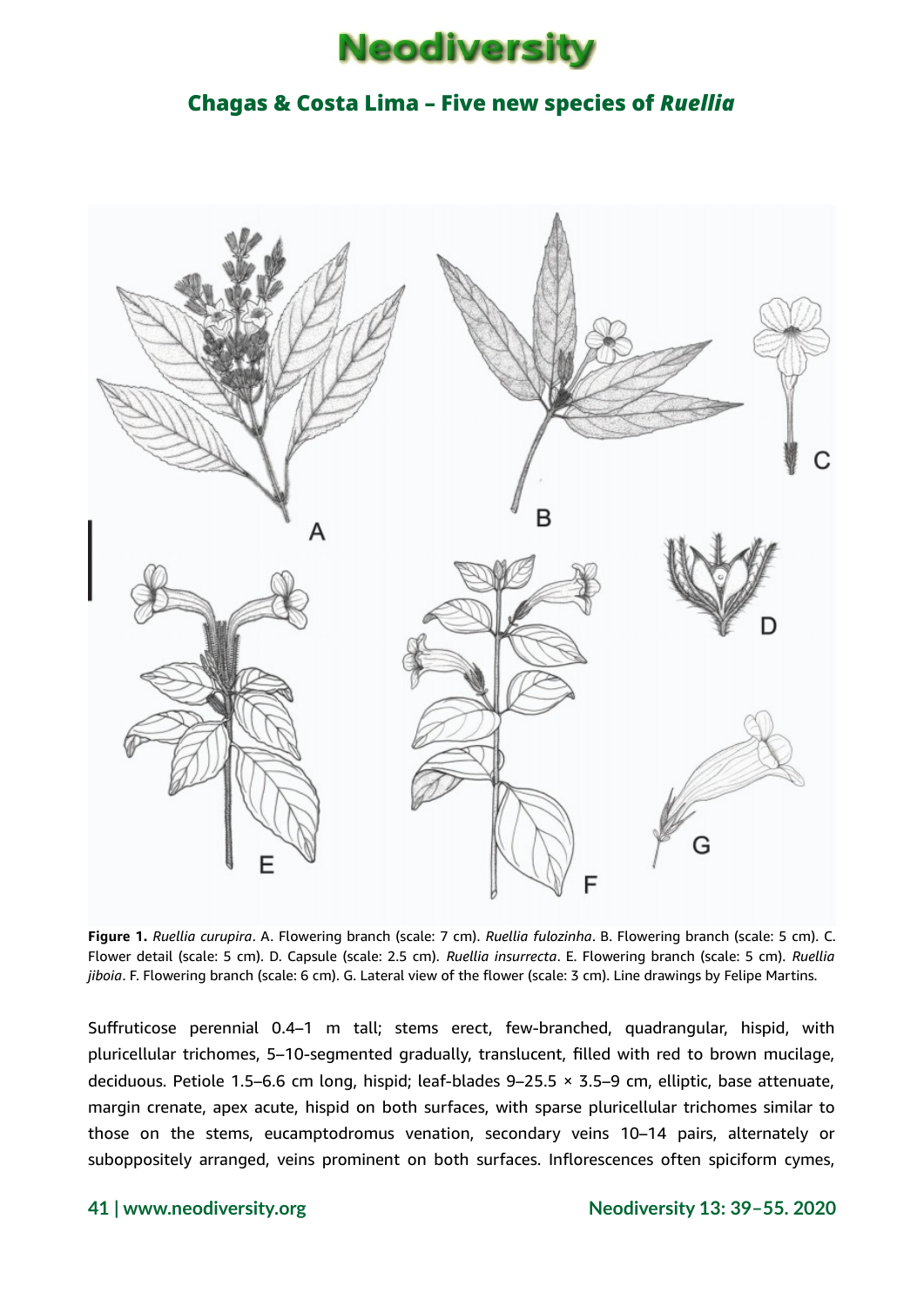

secund by abortion, or even developing on many-branched dichasial cymes, terminal, axis up to 20 cm long, hispid. Bracteoles 2, 2–4 mm long, oblong, rounded at the apex, hispid. Flowers sessile or



**Figure 2.** *Ruellia curupira*. A. Habit. B. Inflorescence detail. *Ruellia fulozinha*. C. Corolla, frontal view. D. Flower bud, showing the long corolla tube. E. Detail of the stem, showing the trichomes. E. Capsule. *Ruellia insurrecta*. G. Habit. H. Detail of the flowering branch. All photographs by the authors.

short-pedicellate. Calyx 5-lobed, free almost to the base, lobes 1.2–2.3 × 0.1–0.2 cm, equal, linear, apex rounded, hispid, trichomes pluricellular, 5–10-segmented gradually, hyaline. Corolla infundibuliform, purple outer, tube white inner, basal tube 1.5–1.8 × 0.3–0.5 cm, throat 1.5–2 × 0.6– 0.8 cm, the lobes 0.5–0.7 × 0.3–0.4 cm, sparsely pubescent on both surfaces, the central lobe of the lower lip generally expanded, apex rounded, the other lobes recurved with deltoid appearance.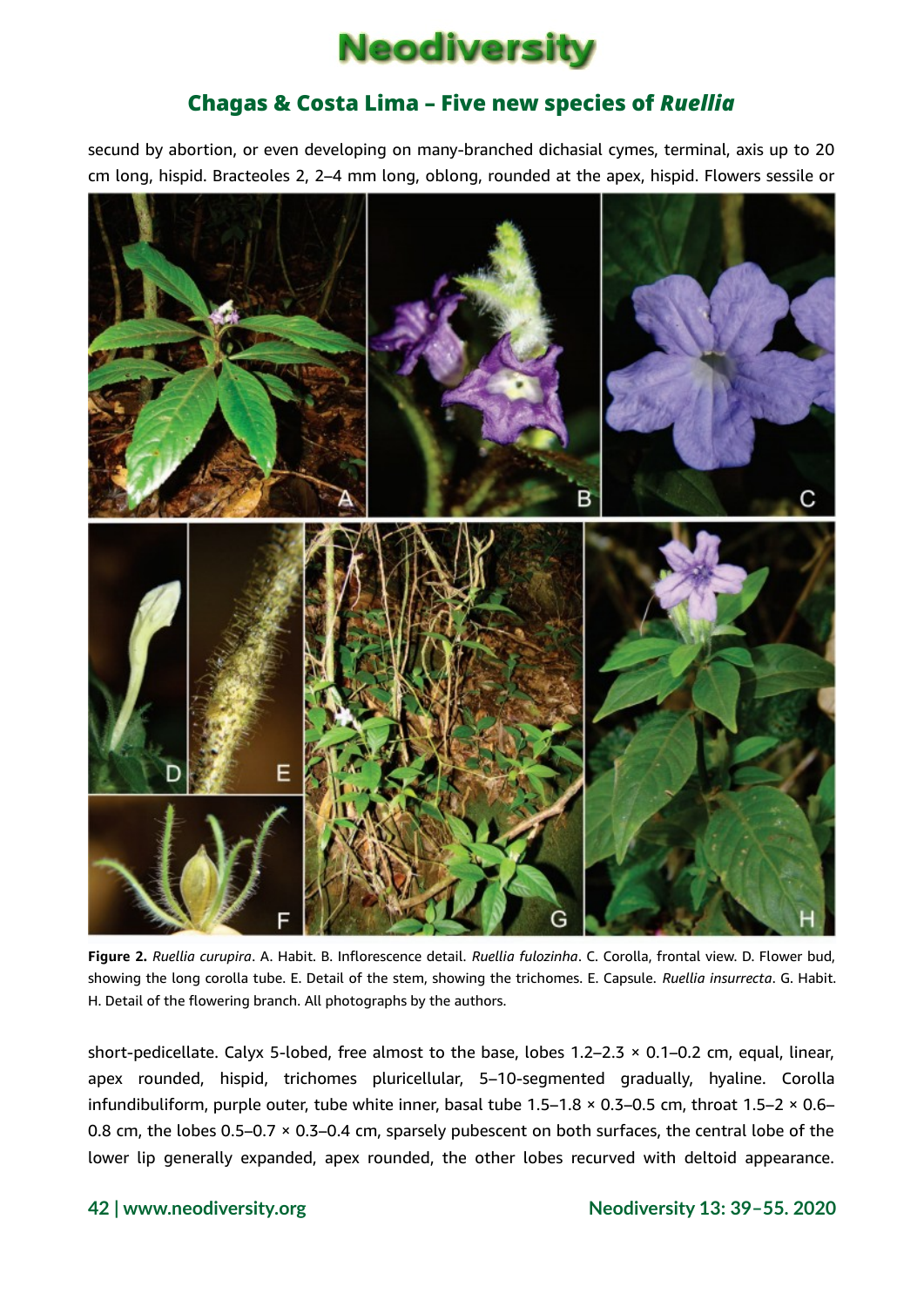

Stamens 4, included within corolla tube, strongly didynamous; filaments inserted ca. 1.5 cm above the base of the corolla, sparsely pubescent; the shorter pair 0.5–0.6 cm long, the longer pair 0.7–0.9 cm long; anther thecae 2.5–3 mm long, equal, base sagittate, glabrous. Ovary glabrous; style 2.5– 2.7 cm long, sparsely pubescent, stigma minutely papillose; nectar disc annular. Capsule 0.9–1.4 cm long, ellipsoid, glabrous. Seeds 6–8 per capsule, ca. 2 mm diam., suborbicular, covered by dense hygroscopic adpressed trichomes, longer at the margin.

**Additional specimens examined (paratypes)**—BRAZIL: Bahia, Mun. Almadina, Serra do Corcovado, 13.8 km ao SW de Coaraci na estrada para Almadina, Fazenda São José, 14°42'21"S, 39°36'12"W, 650–900 m, 16 January 2007 (fr), *R.A.X. Borges* et al. *562* (CEPEC, HUEFS, NY, RB, UB, UESC); Mun. Apuarema, Concessão da Rio Tinto, 13°52'46"S, 39°41'18"W, 633 m, 22 November 2013 (fl), *L.Y.S. Aona* et al. *3328* (HURB, RB); Mun. Barra do Choça, estrada que liga Barra do Choça à Faz. Roda d'Água, 3–6 km a E de Barra do Choça, 22 November 1978 (fr), *S.A. Mori* et al. *11308* (CEPEC, K, NY, RB); Mun. Boa Nova, Fazenda São José, 8.8 km east of Boa Nova then 1.4 km north on Fazenda road, 14°23.42'S, 40°08.765'W, 850–1000 m, 14 October 2000 (fl, fr), *W.W. Thomas* et al. *12254* (NY); Mun. Gandu, estrada a Ituberá, 21 October 1970 (fl), *T.S. Santos 1162* (CEPEC); Mun. Ituberá, km 20 da estrada Gandú – Ituberá, rod. BA 120, 11 August 1980 (fr), *A.M. de Carvalho* et al. *315* (CEPEC, RB); Mun. Santa Teresinha [Elísio Medrado], Serra da Jibóia, 12°51'13"S, 39°28'32"W, 822 m, 25 October 2010 (fl, fr), *M.L. Guedes* et al. *17781* (ALCB, RB, VIES).

**Etymology**—According to Cascudo (1954), Curupira is one of the most popular forest protector entities in Brazilian folklore and is represented by a child (or dwarf) with the body covered with reddish hairs and feet facing backwards. This epithet was attributed to the new species by the fact that this species inhabits the interior of the woods, as Curupira, has hispid and reddish to brownish indumentum, like Curupira's hairy body, and the inflorescences sometimes are secund, such as Curupira's backward-facing feet.

**Distribution and habitat**—*Ruellia curupira* is known so far in the Atlantic Forest of the States of Alagoas and Bahia. It inhabits ombrophilous and semideciduous seasonal forests in elevations between 600–1000 m and is found in forest subcanopy or, less commonly, in open shaded areas.

**Suggested conservation status**— *Ruellia curupira* has a relatively large EOO (i.e., a little more than 46,000 km<sup>2</sup>), and a small known AOO (32 km<sup>2</sup>), especially considering the discontinuous and highly fragmented areas where this species occurs in the Atlantic Forest. Its subpopulations were recorded only within two protected areas: the Área de Proteção Ambiental (APA) de Murici, Alagoas (the type locality) and the Parque Nacional (PARNA) de Boa Nova, Bahia (the specimen *Thomas* et al. *12254* at NY), both consist of small forest fragments surrounded by large monocultures. Due to its reduced AOO, it is provisionally classified as Endangered (EN) based on IUCN (2017) criteria B2ab (i, ii, iii). *Ruellia curupira* was recorded in small forest fragments, and the habitat fragmentation is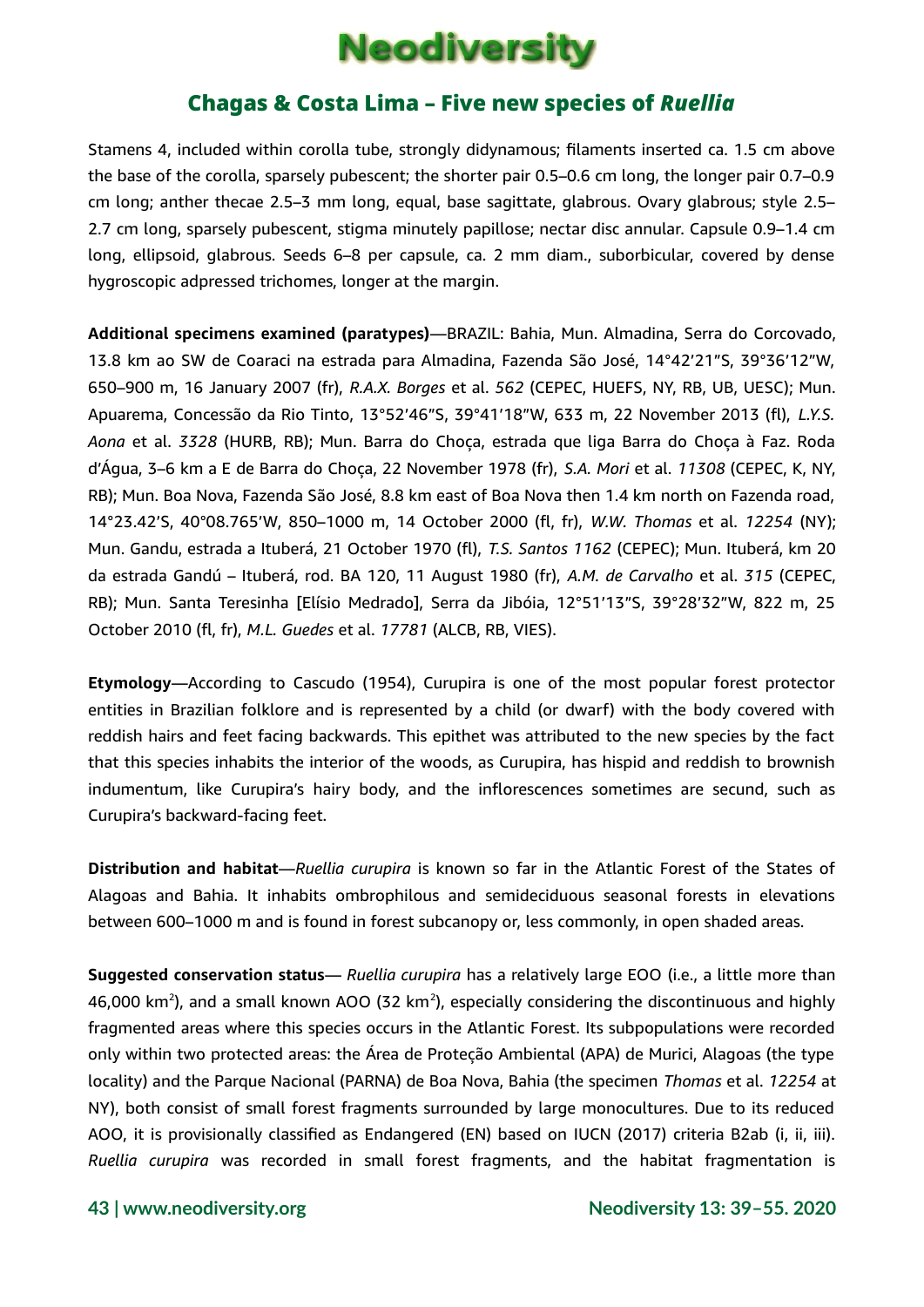

undoubtedly its main threat. The main pressures that affect the maintenance of its subpopulations are the deforestation for sugarcane cultivation in the region of the type locality – the main sugarcane and ethanol mills of the State of Alagoas – and the extensive cattle farming in the other areas where this species was recorded.

**Taxonomic comments**—*Ruellia curupira* is characterized by its indumentum with long trichomes, long petioles, dichasial and many-branched inflorescences, sessile or short-pedicellate flowers, corolla lobes recurved and deltoid-like, and elliptical capsules. These characters are also shared with *R. ochroleuca*, a species disjointly distributed between eastern Brazil and Central America (i.e., Costa Rica, Guatemala, Honduras, and Nicaragua) in humid and dry environments (Tripp & McDade 2012). *Ruellia ochroleuca* was included in the Ruellia inundata clade (sensu Tripp 2007). This clade comprises odoriferous plants (due to its glandular trichomes) with capsules generally clavate (ellipsoid only in *R. paniculata* L. and *R. ochroleuca*). *Ruellia curupira* has these characteristics and is morphologically related to this clade, especially by the shape of the corolla similar to *R. ochroleuca*. However, both species can be easily separated by many vegetative and reproductive characters, as presented in its diagnosis. Additionally, *R. curupira* can be confused with *R. cearensis* Lindau, a species endemic to northeastern Brazil (BFG 2018), due to its many-branched inflorescences. However, *R. curupira* can be distinguished from *R. cearensis* by its infundibuliform (vs. cylindrical) and purple (vs. magenta) corolla.

*Ruellia fulozinha* E.C.O.Chagas & Costa-Lima, *sp. nov.* (Figures 1B–D, 2C–F).

*Ruellia fulozinha* is similar to *R. jussieuoides* Schltdl. & Cham. but differs from this species for being a few-branched subshrub (vs. many-branched) with woody (vs. herbaceous), cylindrical (vs. tetragonal to subtetragonal), and nodose (vs. not-nodose) stems, indumentum villous to hirsute when young and hirsute to pubescent when older (vs. glabrescent), leaf-blades lanceolate to ovatelanceolate (vs. ovate to oblong-ovate), glandular trichomes 2–3 mm long (vs. 0.5–1 mm long), and capsule clavate (vs. oblong-clavate) with 1–4 (vs. 6–12) seeds.

**Typus**—BRAZIL: Alagoas, Mun. Quebrangulo, Reserva Biológica de Pedra Talhada, Grota do Cassaco, 23 October 2011 (fl), *Chagas-Mota, E.S. França & W.T.C.C. Santos 11327* (holotype: MAC; isotypes to be distributed to: HUEFS, UFRN).

Subshrubs 0.2–1.5 m tall; stems few-branched, cylindrical, nodose, woody, villous to hirsute when young, hirsute to pubescent when older, indumentum with glandular and eglandular trichomes mixed, the eglandular 3–5 mm long, hyaline, the glandular ones 2–3 mm, hyaline. Petiole 2–3 cm long, villous to hirsute; leaf-blades  $9-14.5 \times 3.2-4$  cm, lanceolate to ovate-lanceolate, base decurrent, margin sparsely dentate and ciliate, apex acute to acuminate, pubescent on both surfaces, trichomes densely concentrated on the veins, hyaline, eucamptodromous venation, secondary veins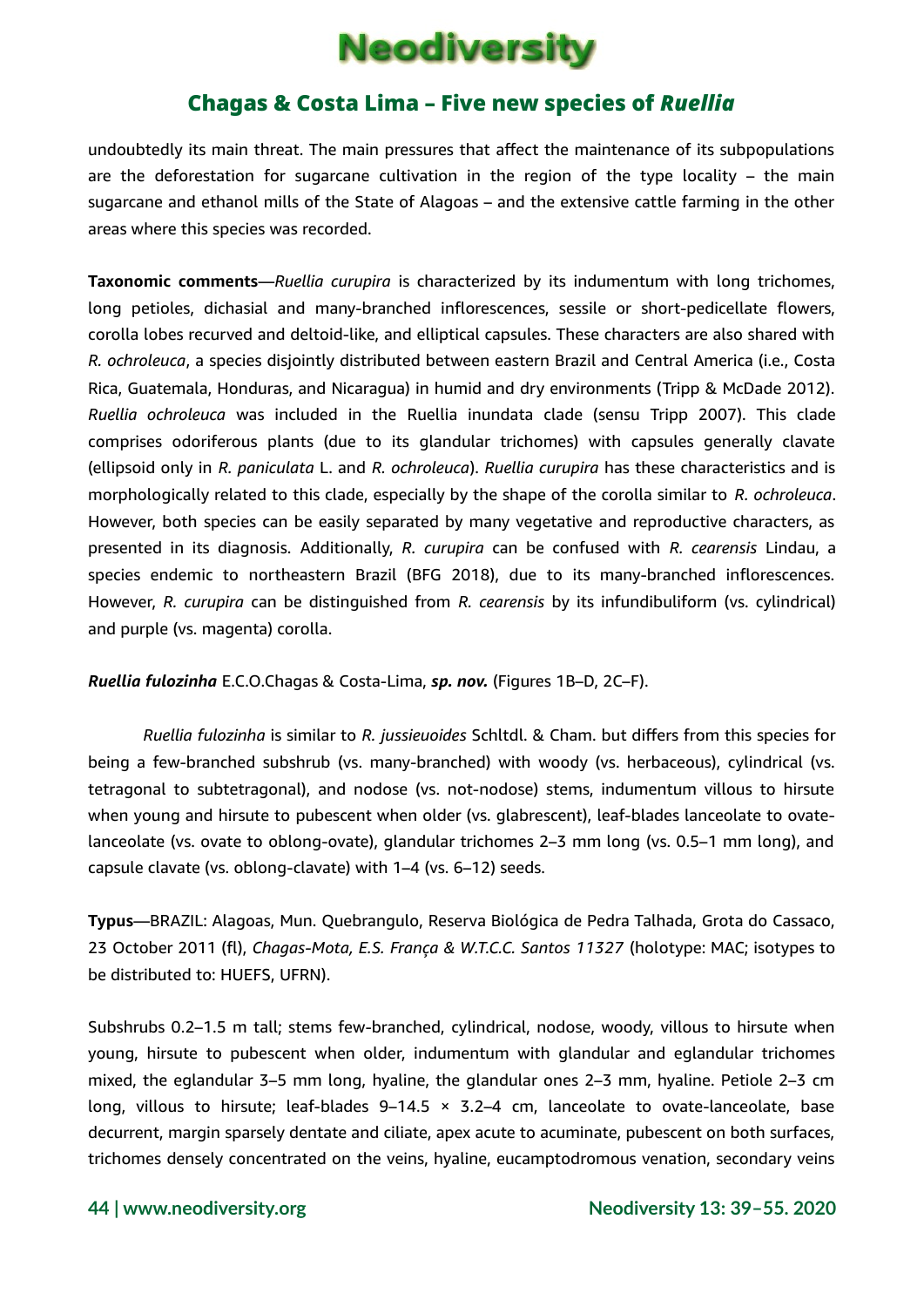

8–10 pairs, alternately or oppositely arranged, veins impressed on adaxial surface, prominent on abaxial surface. Inflorescences reduced to a solitary axillary flower. Bracteoles 2, 1.5–2.3 × 0.6–0.9 cm, green, elliptic, spatulate to ovate-lanceolate, apex rounded or obtuse, hirsute to pubescent on both surfaces, with glandular and eglandular trichomes mixed, margin long ciliate. Flower with pedicels 0.1–0.3 cm long, villous to hirsute. Calyx 5-lobed, free almost to the base, lobes 2–2.4 × 0.08–0.1 cm, equal, linear, apex rounded, pubescent to hirsute on both surfaces, margin ciliate. Corolla infundibuliform, pale lavender, tube white inner, basal tube  $3.2-4.5 \times 0.2-0.4$  cm, throat 1.8–2.2  $\times$  ca. 0.5 cm, sparsely pilose on both surfaces, the lobes 1.8–2.2  $\times$  1–1.4 cm, glabrous on both surfaces. Stamens 4, included, strongly didynamous; filaments inserted 2.2–3 cm above the base of the corolla, sparsely pilose; the shorter pair 0.8–1 cm long, the longer pair 1.6–2 cm long; anther thecae 3–3.5 mm long, equal, base sagittate, glabrous. Ovary 3–3.5 × 0.8–1 mm, sericeous; style 3.9–4.2 cm long, arcuate, pubescent, with glandular and eglandular trichomes mixed, stigma minutely papillose; nectar disc annular. Capsule 1.1–1.6 cm long, ellipsoid, clavate, sericeous. Seeds 4 per capsule, 4–5 mm diam., orbicular, covered by hygroscopic trichomes concentred on the margins.

**Additional specimens examined (paratypes)**—BRAZIL: Alagoas, Mun. Chã Preta, Reserva do Patrimônio Particular de Vera Cruz, 16 October 2006 (fl), *M.N. Rodrigues* et al. *2075* (MAC); ibidem, Serra Lisa, 16 October 2010 (fr), *Chagas-Mota & J.M. Ferreira 9099* (MAC); Mun. Quebrangulo, Reserva Biológica de Pedra Talhada, 4 October 2010 (fr), *Chagas-Mota 8770* (MAC); ibidem, 5 October 2010 (fr), *Chagas-Mota 8912* (MAC – 2 sheets); ibidem, 22 October 2011 (fl), *Chagas-Mota* et al. *11293* (MAC); ibidem, 22 October 2011 (fl, fr), *Chagas-Mota* et al. *11311* (MAC); ibidem, 27 November 2011 (fl, fr), *D. Araújo 1862* (HRCB, NY); ibidem, 6 October 2013 (fr), *R.P. Lyra-Lemos* et al. *13799* (MAC); ibidem, 6 October 2013 (fl, fr), *R.P. Lyra-Lemos* et al. *13844* (MAC); ibidem, 7 December 2013 (fl), *J.S. Correia* et al. *35* (MAC); ibidem, 22 October 2014 (fl, fr), *L. Nusbaumer 4191* (JPB, MAC, UFP); ibidem, 28 October 2014 (fl), *L. Nusbaumer 4244* (JPB, MAC); Mun. São José da Lage, Grota do Inácio, 13 August 2013 (fl, fr), *J.W. Alves-Silva & J.S. Correia 1379* (MAC). Pernambuco, Mun. Caruaru, Brejo dos Cavalos, Distrito de Murici, 1100 m, 4 September 1995 (fr), *M. Oliveira* et al. *63* (K, PEUFR); ibidem, 5 September 1995 (fl, fr), *K. Andrade & M. Andrade 205* (K, PEUFR); ibidem, 11 September 1995 (fr), *M.R.C.S. Melo* et al. *215* (K, PEUFR); ibidem, 19 October 1996 (fr), *M.C. Tschá* et al. *302* (K, PEUFR); ibidem, 19 October 1996 (fl, fr), *M.C. Tschá* et al. *313* (K, PEUFR); ibidem, 750–1000 m, 20 October 1996 (fl), *J.A. Siqueira-Filho & G.S. Baracho 222* (UFP); ibidem, 1 December 1998 (fl), *E. Locatelli & P. Medeiros s.n.* (UFP 39157); ibidem, 28 September 1999 (fl), *E. Locatelli & P. Medeiros s.n.* (UFP 39228).

**Etymology**—The name derives from Comadre Fulozinha [misspelling of Comadre Florzinha], a common character in the folklore of some States of northeastern Brazil (e.g., Rio Grande do Norte, Paraíba, Pernambuco) who protects the woods. Also called Flor-do-Mato (Cascudo 1954), it is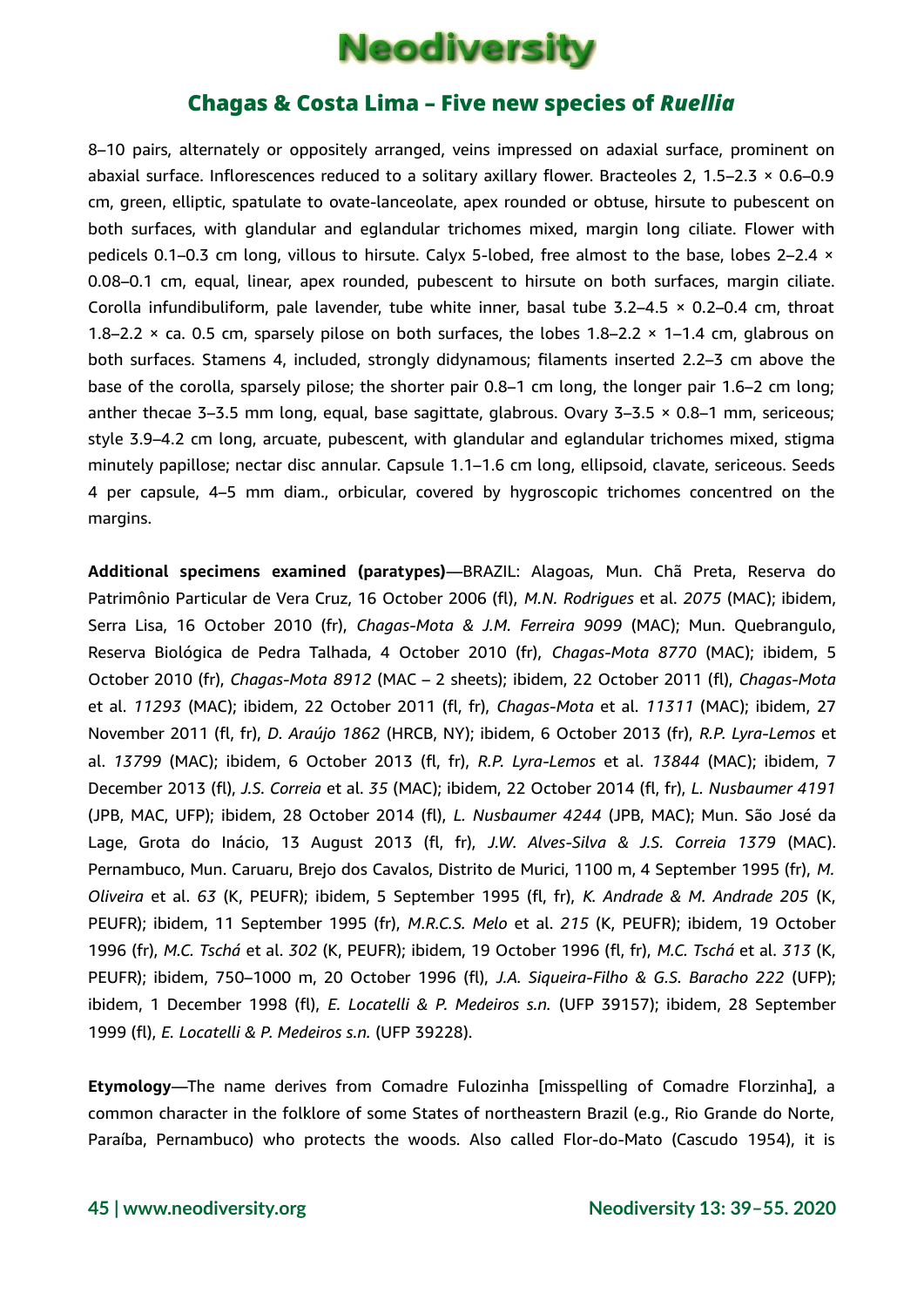## **Neodiversity**

### Chagas & Costa Lima – Five new species of *Ruellia*

usually associated with Curupira (see *Ruellia curupira* etymology) and Caipora, sometimes considered as the same entity and with the same customs.

**Distribution and habitat**—*Ruellia fulozinha* occurs in the States of Alagoas and Pernambuco, and is common in subcanopy of ombrophilous and semideciduous seasonal forests in the Borborema Plateau, in elevations between 600–1100 m. The vegetation type where this species occurs is locally known as "*brejo de altitude*," which, based on Thomas & Barbosa (2008) compilation, are seasonal forests in high elevation in northeastern Brazil, especially in the Borborema Plateau, surrounded by the xeric vegetation.

**Suggested conservation status**—*Ruellia fulozinha* has a reduced EOO (ca. 1,820 km<sup>2</sup>) and AOO (32 km<sup>2</sup>) and occurs in insular vegetation. In addition to the confinement, these areas are historically fragmented by human occupation, extensive cattle farming, and sugarcane cultivation, especially in the State of Alagoas. Most of its subpopulations were recorded in protected areas: Reserva Biológica de Pedra Talhada (Mun. Quebrangulo, Alagoas), Reserva Particular do Patrimônio Natural Vera Cruz (Mun. Chã Preta, Alagoas), and Parque Natural Municipal Professor João Vasconcelos Sobrinho (Mun. Caruaru, Pernambuco). Nonetheless, *R. fulozinha* is provisionally classified as Endangered (EN) based on IUCN (2017) criteria B12ab (i, ii, iii).

**Taxonomic comments**—*Ruellia fulozinha* has pubescent seeds with hygroscopic trichomes concentrated on the margins, like other species in the Physiruellia group (sensu Ezcurra 1993) or Physiruellia clade (sensu Tripp 2007). Several species in this clade have flowers with red or pink corollas or rarely lavender to purple corollas, as *Ruellia jussieuoides*, with whom *R. fulozinha* is most morphologically related. Both species share leaf-blades with prominent secondary venation, axillary and solitary flowers with lavender to purple corolla, and long and extremely narrow tubes, uncommon among species of *Ruellia*. However, *R. fulozinha* differs from *R. jussieuoides* by the characters presented in its diagnosis. Additionally, *R. fulozinha* occupies the subcanopy of ombrophilous and seasonally dry forests in the Atlantic Forest domain in the States of Alagoas and Pernambuco. On the other hand, *R. jussieuoides* sensu Tripp & McDade (2012) is a quite common species in corridors of seasonally dry forests of Mexico and Central and South America (Brazil, Bolivia, Ecuador, and Peru).

*Ruellia insurrecta* E.C.O.Chagas & Costa-Lima, *sp. nov.* (Figures 1E, 2G–H).

*Ruellia insurrecta* resembles *R. epallocaulos* Leonard ex C.Ezcurra & Wassh. but differs by the leaves decurrent (vs. non-decurrent), patelliform glands present (vs. absent) on young branches and leaf-blades, bracteoles absent (vs. present), flowers solitary (vs. flowers 1–2 in shortly pedunculate reduced cymes), pedicels covered by stipitate-glandular trichomes (vs. eglandular), calyx lobes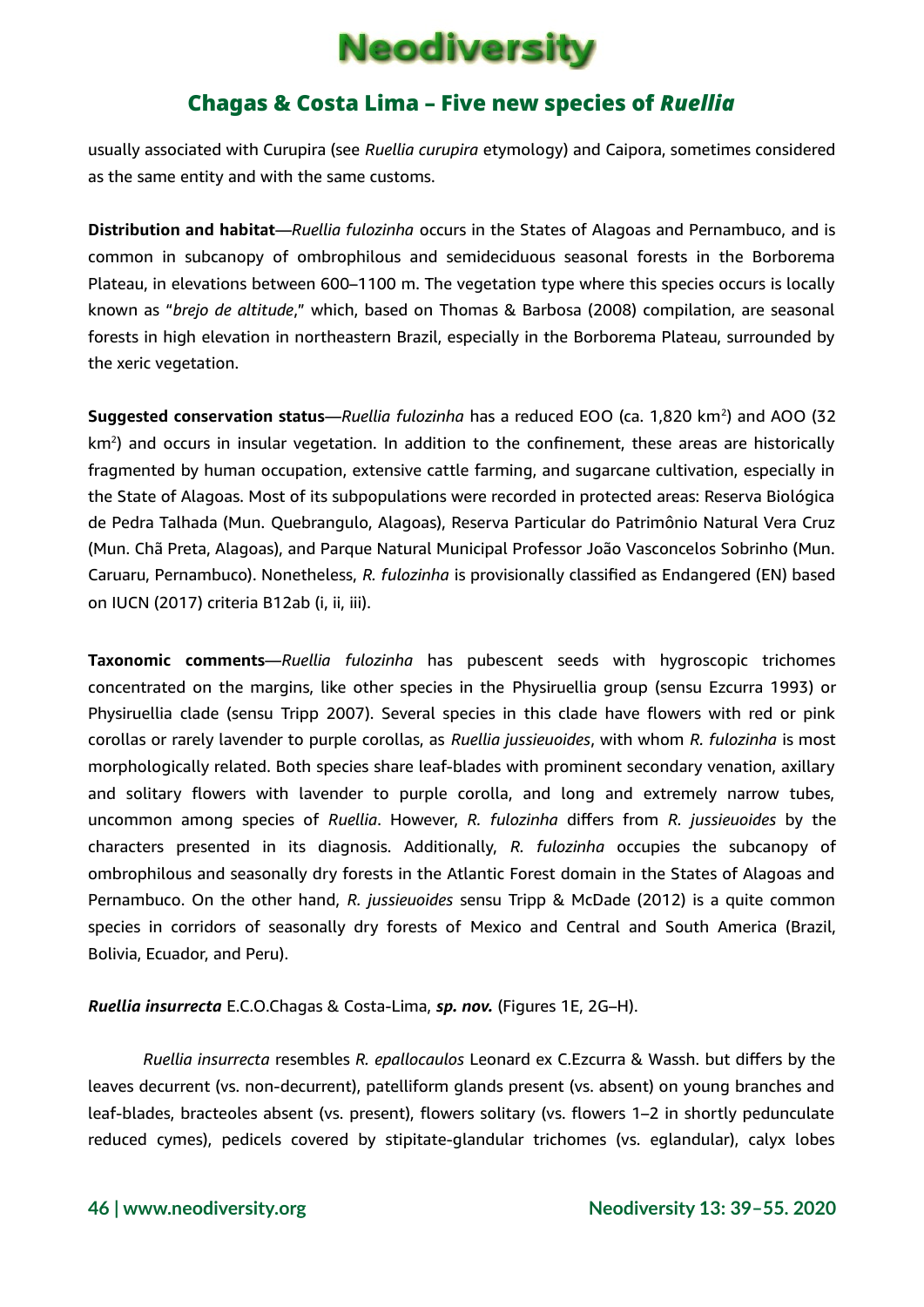# **Neodiversity**

### Chagas & Costa Lima – Five new species of *Ruellia*

densely covered by mixed glandular and eglandular trichomes (vs. glabrescent only with eglandular trichomes), corolla lobes emarginate at the apex (vs. rounded), and capsules with stipitate-glandular trichomes (vs. glabrous).

**Typus**—BRAZIL: Alagoas, Mun. Murici, Serra do Ouro, 14 September 2012 (fl), *E.C.O. Chagas & J.W. Silva 12566* (holotype: MAC, isotype to be distributed: HUEFS).

Suffruticose perennial 0.2–0.5 m tall; stems erect or somewhat decumbent, quadrangular, glabrescent, with patelliform glands on young branches; rooting at the nodes. Leaves slightly anisophyllous, sessile; petiole 2–3 cm long, villous to hirsute; blades 2.8–8.8 × 0.9–2.5 cm, elliptic to broadly elliptic, base decurrent, margin setulose, apex acuminate, adaxial surface with sparse hyaline and short trichomes on both surfaces, puberulent on the veins, with patelliform glands on both surfaces, irregularly crenulate, eucamptodromus venation, secondary veins 5–8 pairs, alternately or suboppositely arranged, impressed on adaxial surface, prominent on abaxial surface. Inflorescences reduced to solitary axillary flower; pedicels 0.7–1 cm long, covered by stipitate-glandular trichomes. Calyx 5-lobed, free almost to the base; lobes  $11-25 \times 1-2.2$  mm, equal, linear, apex rounded, chartreuse-green in sicco, indumentum with glandular and eglandular trichomes mixed on both surfaces, glandular trichomes papillose-setulose and stipitate-glandular. Corolla infundibuliform, lavender with purple striae, tube white inner, basal tube 1.6–2.2 × 0.3–0.5 cm, throat 1.8–2.2 × 0.6– 0.8 cm, the lobes  $1-1.4 \times 0.6-1$  mm, apex emarginate, pubescent outer, glabrous inner. Stamens 4, included, strongly didynamous; filaments inserted ca. 1.6 cm above the base of the corolla, glabrous; the shorter pair 0.7–1.6 cm long, the longer pair 1.4–2 cm long; anther thecae 3–4 mm long, equal, falciform, glabrous. Ovary densely covered by glandular trichomes; styles 15–28 mm long, pilose, stigma minutely papillose; nectar disc annular. Capsule 13–15 mm long, clavate, with stipitate-glandular trichomes. Seeds 4 per capsule, suborbicular, the 2 upper long seed 3–4 mm diam., the 2 lower short seeds 2–2.5 mm diam., covered by dense hygroscopic adpressed trichomes, longer at the margin.

**Additional specimen examined (paratype)**—BRAZIL: Alagoas, Mun. Murici, Serra do Ouro, 5 July 2012 (fl, fr), *E.C.O. Chagas & M.C.S. Mota 12219* (MAC, UFRN).

**Etymology**—The epithet originates from the Latin "*insurrectio*," which means insurgent. The name is in honor of Quilombo dos Palmares, the most iconic refuge of African slaves and its descendant in Brazil, which resisted for almost a century (from 1633 to 1697) to the attacks of the Portuguese Kingdom (Espindola 1871). The Quilombo dos Palmares was settled in the surrounding areas of where the new species is found.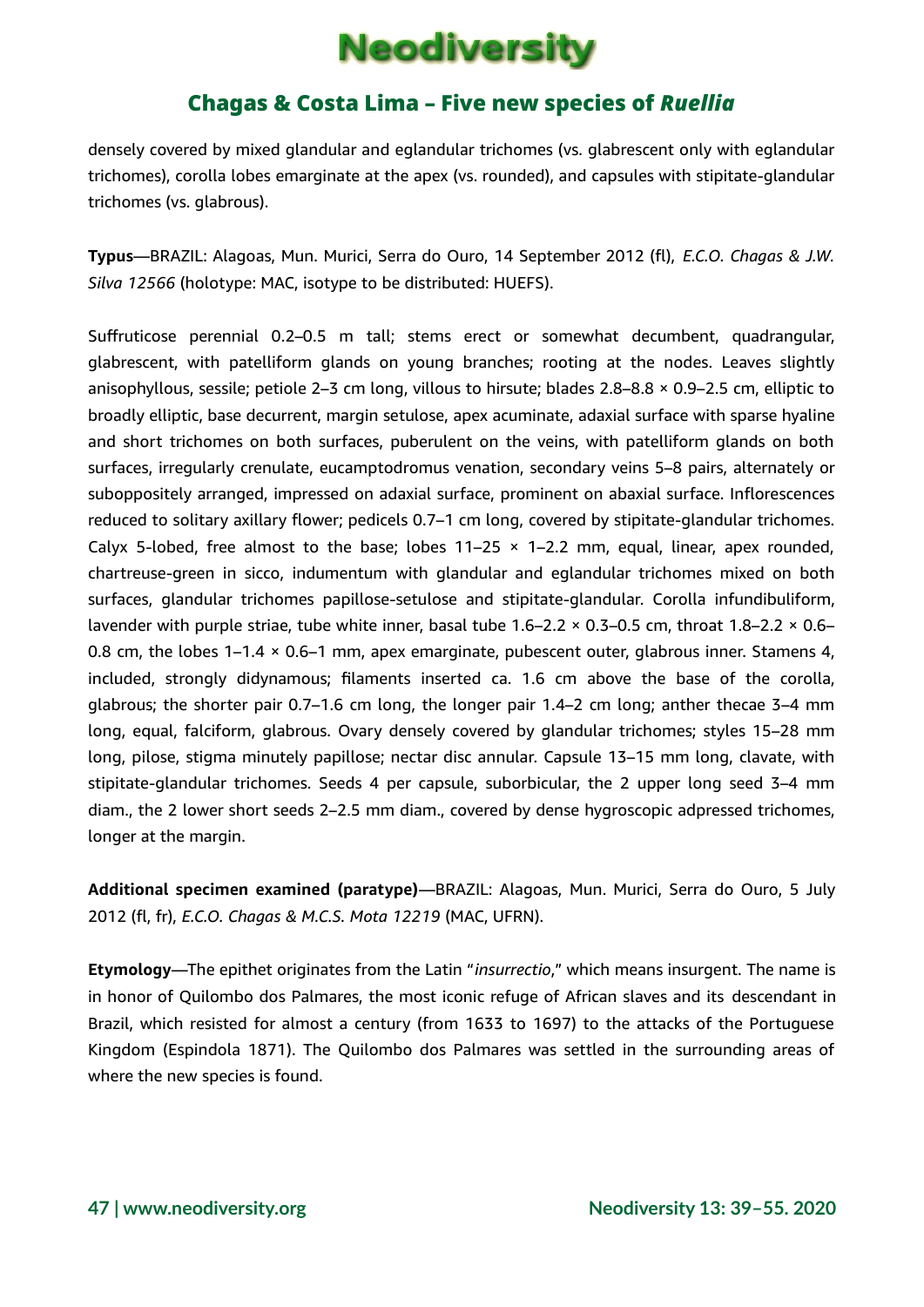

**Distribution and habitat**—*Ruellia insurrecta* is so far only known in the Serra do Ouro, municipality of Murici, in the State of Alagoas. It occupies the subcanopy in shady areas of ombrophilous submontane forests in the Atlantic Forest domain, in elevations between 400–600 m.

**Suggested conservation status**—*Ruellia insurrecta* is known only from the type locality, with an AOO of 4 km<sup>2</sup>, within the Estação Ecológica of Murici, State of Alagoas. However, this protected area still suffers from deforestation for sugarcane crops and extensive cattle farming. Thus, it is provisionally classified as Critically Endangered (CR) based on IUCN (2017) criteria B12ab (i, ii, iii).

**Taxonomic comments**—*Ruellia insurrecta* has glandular trichomes, especially in the calyx lobes, sharing this character with *R. brachysiphon* (Nees) Benth. & Hook.f. ex Hiern, *R. macrosolen* Lillo ex C.Ezcurra, and *R. multifolia* (Nees) Lindau. Despite the presence of glandular trichomes, *R. insurrecta* has reduced foliar structures and gemmae associated to the inflorescence (which commonly lacks floral bracteoles). This morphology matches that of *R.* sect. *Dipteracanthus* (Nees) Lindau, the informal taxonomic group Ebracteolati (sensu Ezcurra 1993), or the Ebracteolati lineage (sensu Tripp 2007). It is also morphologically similar to *R. epallocaulos* due to both sharing the erect to decumbent habit, stems rooting at nodes, and identical corolla color. Those species differ on the characters mentioned in the diagnosis of *R. insurrecta*. Additionally, *R. insurrecta* is restricted to the ombrophilous submontane forests in the State of Alagoas, northeastern Brazil, whereas *R. epallocaulos* is found in shaded areas within gallery forests near watercourses in eastern Paraguay, northeastern Argentina, and southern Brazil (State of Paraná) along the Paraná River Basin (Ezcurra & Wasshaussen, 1992).

*Ruellia jiboia* E.C.O.Chagas & Costa-Lima, *sp. nov.* (Figures 1F–G, 3A).

*Ruellia jiboia* is morphologically similar to *R. sprucei* Lindau, differing by the shorter petiole (0.5–0.7 vs. 1–5 cm long), leaf-blades glabrous on both surfaces with sparse hyaline trichomes on the veins (vs. glabrescent to pubescent), calyx and corolla with glandular trichomes (vs. eglandular) externally, calyx lobes ovate to elliptic-lanceolate (vs. linear), corolla lavender (vs. white), and lobes of the upper lip shorter than the lower lip (vs. equal).

**Typus**—BRAZIL: Alagoas, Mun. Flexeiras, Serra das Águas Belas, 14 September 2012 (fl), *E.C.O. Chagas & J.W. Alves-Silva 12493* (holotype: MAC; isotypes to be distributed to: HUEFS, UFRN).

Woody vine; stems tetragonal, usually with internodes inflated at the base, pubescent. Petiole 0.5– 0.7 cm long, with sparse eglandular trichomes; leaf-blades 5–7.7 × 2–3.5 cm, elliptic to ovate, base convex to cuneate, margin ciliate with glandular and eglandular trichomes mixed, the eglandular trichomes 0.2–0.4 mm long, hyaline trichomes, apex acute to acuminate, glabrous on both surfaces, with sparse hyaline eglandular trichomes only on the veins, eucamptodromus venation, secondary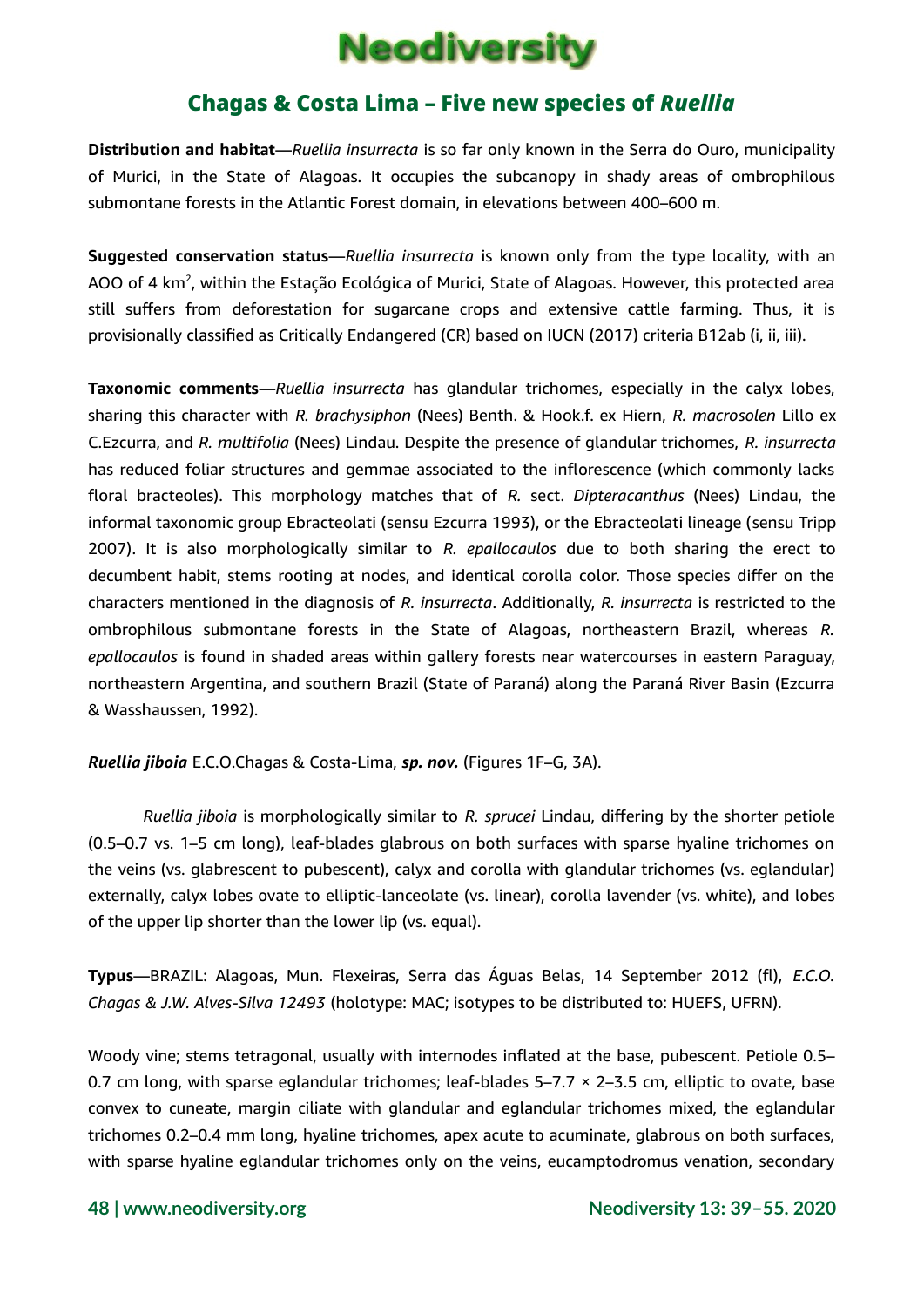



**Figure 3.** *Ruellia jiboia*. A. Flowering branch in sicco, with detail of the upper calyx lobe (pointed out by the red arrow). *Ruellia taboleirana*. B. Flowering branch in sicco. C. Corolla, frontal view. D. Corolla tube, lateral view. Scale: 6 cm. All photographs by the authors.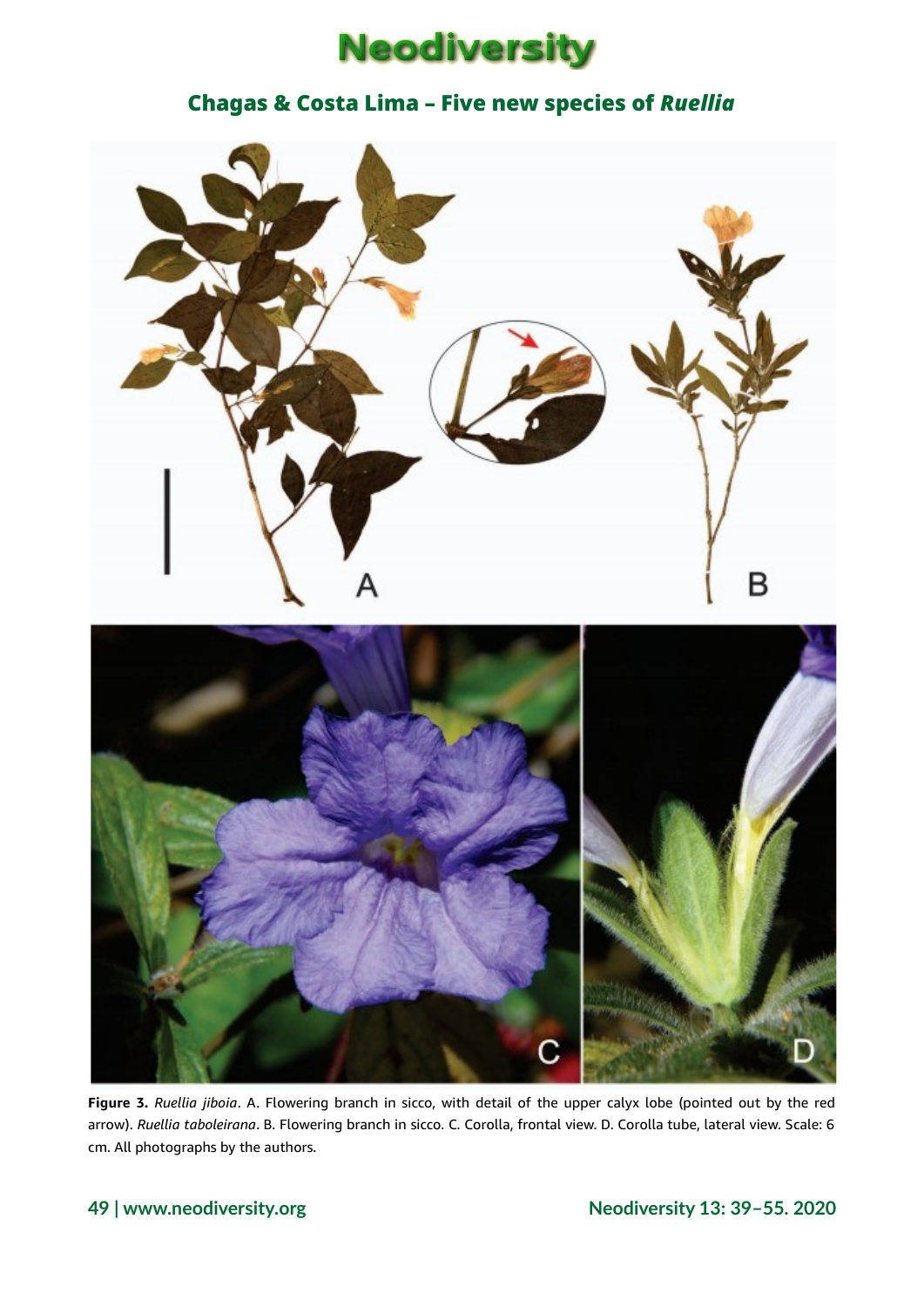

veins 5–10 pairs, alternately or suboppositely arranged, veins impressed on the adaxial surface, prominent on the abaxial surface. Inflorescences dichasial cymes with solitary flowers by abortion, flowers alternately arranged on the nodes (noted by the scars), axis 1–2 cm long, glabrescent to glabrous. Bracteoles 2, 0.5–0.6 × 0.2–0.3 cm, narrowly elliptic, apex obtuse. Flowers with pedicels 0.25–0.3 cm long, glabrescent to glabrous. Calyx 5-lobed, free almost to the base; lobes 1.2–1.5  $\times$ 2.5–3 cm, ovate to elliptic-lanceolate, glabrescent to glabrous on both surfaces, sparse glandular and eglandular hyaline trichomes on veins, apex acuminate, margin ciliate with glandular and eglandular hyaline trichomes, dorsal lobe slightly longer than the others. Corolla infundibuliform, lavender, basal tube 1.2–1.5  $\times$  0.3–0.5 cm, throat 2.2–2.6  $\times$  0.6–0.8 cm, the lobes 1–1.4  $\times$  0.6–1 cm, apex emarginate, tube and lobes glabrous inner, pubescent outer, trichomes glandular and eglandular concentred on veins, margin ciliate. Stamens 4, included within corolla tube, strongly didynamous; filaments inserted ca. 1.2 cm above the base of the corolla, pubescent at the base, arcuate; the shorter pair 3.2–3.5 cm long, the longer pair 4–4.2 cm long, anther thecae 3–3.5 mm long, equal, glabrous. Ovary 2.5–3 × 1.5–2 mm, sericeous; style 3–3.2 cm long, pubescent, arcuate; stigma minutely papillose; nectar disc annular. Capsule not seen.

**Additional specimen examined (paratype)**—BRAZIL: Bahia, Mun. Entre Rios, Algodão, 12°10'00"S, 37°58'00"W, 150 m, 19 February 2016 (fl), *A.V. Popovkin & J.C. Mendes 1976* (HUEFS).

**Etymology**—The name "jiboia" comes from the Old Tupi language "mboîa" and means snake (Navarro 2013). This name is widely applied to South American boid snakes, especially to *Boa constrictor* (Linnaeus, 1758). The epithet was attributed due to the uncommon climbing habit in *Ruellia*, alluding to a snake.

**Distribution and habitat**—*Ruellia jiboia* was recorded in the States of Alagoas and Bahia. It occurs in clearings of semideciduous seasonal forests, in elevations between 100–300 m.

**Suggested conservation status**—*Ruellia jiboia* is known, so far, from two localities, Serra das Águas Belas, Alagoas, where it was also observed (without herbarium specimens) in adjacent areas, and at Fazenda Algodão, in northern Bahia. Although with relatively wide EOO (224,542 km<sup>2</sup>), this species occurs in discontinuous and historically degraded areas, with AOO = 12 km<sup>2</sup>. The main threat to this species is habitat fragmentation due to deforestation for sugarcane crops (in the State of Alagoas) and orange crops (in the State of Bahia), as well as cattle farming. Thus, we suggest to provisionally classify this species as Endangered (EN) based on the IUCN (2017) criteria B2ab (i, ii, iii). Only the subpopulations from the State of Alagoas are located within the limits of a protected area, the Estação Ecológica de Murici.

**Taxonomic comments**— *R. jiboia* is one of the few species of this genus with scandent or climbing habit, such as: *Ruellia affinis* (Schrad.) T.Anderson (from Brazil), *R. beckii* Wassh. & J.R.I.Wood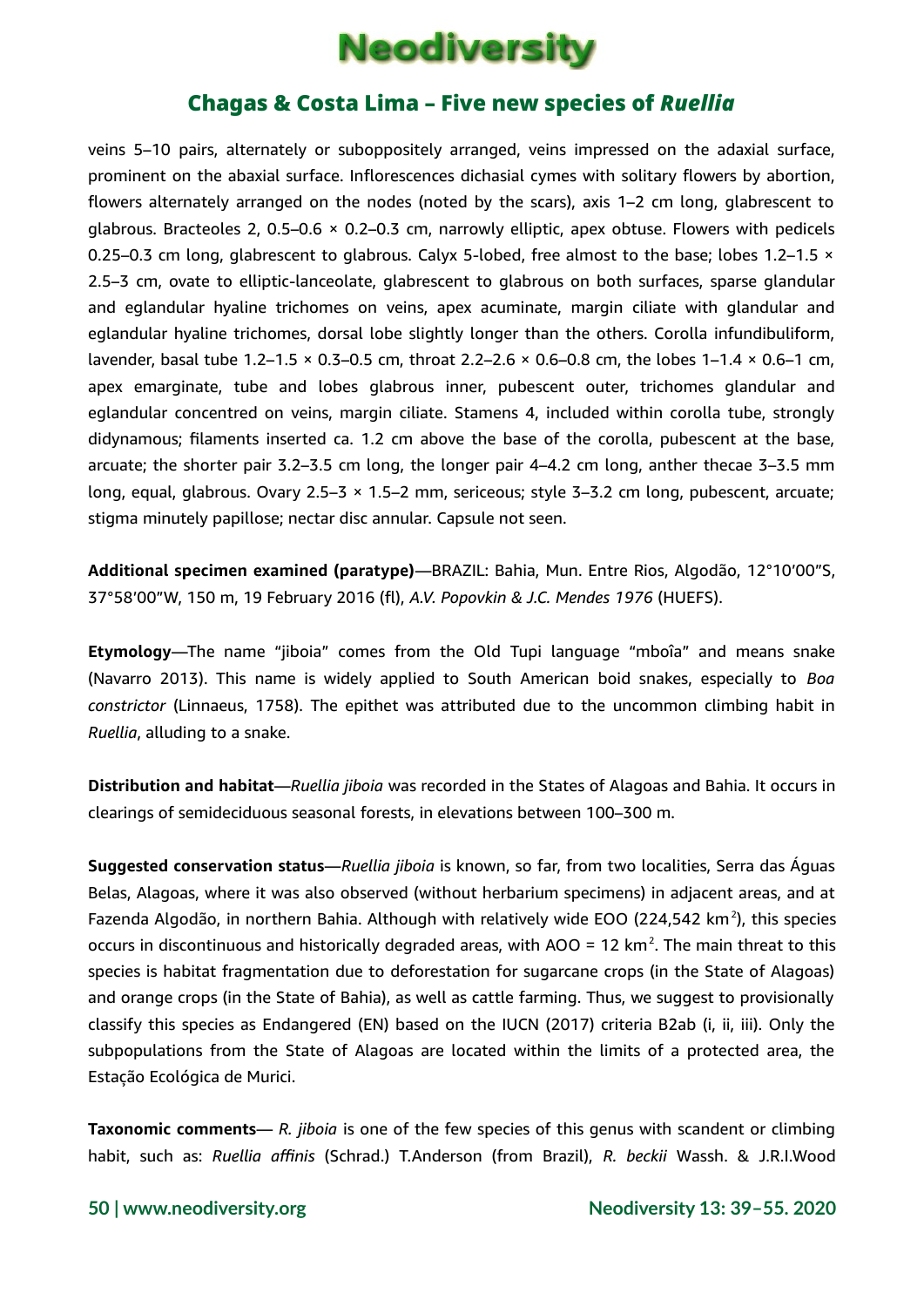

(Bolivia), *R. exserta* Wassh. & J.R.I.Wood (Brazil), *R. haenkeana* (Nees) Wassh. (Bolivia and Peru), *R. inflata* Rich. (Bolivia, Brazil, French Guiana, and Suriname), *R. liesneri* Wassh. (Venezuela), *R. sprucei* (Brazil and Venezuela), and *R. steyermarkii* Wassh. (Venezuela). Except for *R. affinis*, which is endemic to the Brazilian Atlantic Forest, most of the remaining species occur in the Amazonia rainforest (Wasshausen 1992; Wasshausen & Wood 2003, 2004; Kameyama 2006; Funk et al. 2007; BFG 2018). Among the known climbing species of *Ruellia*, *R. jiboia* is morphologically related to the Amazonian *R. sprucei*, especially by the foliar and floral morphology, as well as by the presence of exerted stamens. Those species can be separated by the characters presented in the abovementioned diagnosis. *Ruellia jiboia* can also be readily separated from the other climbing species of *Ruellia* from the Atlantic Forest (i.e., *R. affinis*) by the shape of the corolla tube (broad in *R. jiboia* vs. narrow in *R. affinis*), position of the corolla lobes (non-reflexed vs. reflexed), color (lavender vs. deep red), scission of the 3 inferior lobes (slightly partite vs. deeply partite) and the insertion of stamens in the corolla (included vs. exerted).

*Ruellia taboleirana* E.C.O.Chagas & Costa-Lima, *sp. nov.* (Figure 3B–D).

*Ruellia taboleirana* resembles *R. geminiflora* Kunth, but both can be separated by the stems hirsute in *R. taboleirana* (vs. pubescent and hirsute only at the nodes in *R. geminiflora*), leaf-blades lanceolate or elliptic (vs. widely elliptic), with eglandular trichomes (vs. glandular), margin flat (vs. sinuous), bracteoles present (vs. absent), calyx lobes densely covered by eglandular trichomes (vs. glandular), corolla colour (lavender vs. purple or white tinted with purple), length (5–6 cm long vs. 3–4 cm long), filaments length (1–2.2 vs. 0.5–1 cm long), and capsule pilose (vs. puberulous).

**Typus**—BRAZIL: Rio Grande do Norte, Mun. Macaíba, Escola Agrícola de Jundiaí, área de tabuleiro após a cachoeira, 5°53'11.6"S, 35°21'27.6"W, 40 m, 3 March 2017 (fl, fr), *J.L. Costa-Lima & E.C.O. Chagas 2781* (holotype: HUEFS; isotypes to be distributed to: F, MAC, UFRN, W).

Herbs or subshrubs 0.3–0.5 m tall; stems tetragonal, usually with inflated internodes at the base, hirsute, with hyaline eglandular trichomes. Petiole 0.2–0.4 cm long, sometimes absent, hirsute to pubescent, with hyaline eglandular trichomes; leaf-blades 1–4 × 0.3–1.1 cm, lanceolate or elliptic, base acute to decurrent, margin ciliate, apex acute, adaxial surface pubescent with hyaline eglandular trichomes, setose on veins, abaxial surface setose, trichomes more concentrated on the veins, eucamptodromus venation, secondary veins 4–5 pairs, alternately or suboppositely arranged, veins impressed on adaxial surface, prominent on abaxial surface. Inflorescences reduced to solitary axillary flower; bracts 5–6 mm, spatulate; bracteoles absent. Flower sessile. Calyx 5-lobed, free almost to the base, deciduous; lobes  $0.8-1.2 \times 0.15-0.2$  cm, slightly unequal, narrowly triangular to linear, villous on both surfaces, margin ciliate. Corolla infundibuliform, lavender, lobes with deep lavender line at the margin, tube yellow inner, basal tube 2.8–2.2  $\times$  0.3–0.5 cm, throat 1.8–3.4  $\times$ 0.6–0.8 cm, tube sparsely pilose inner, the lobes 0.8–1.4 × 0.6–1 cm, apex deeply emarginate, setose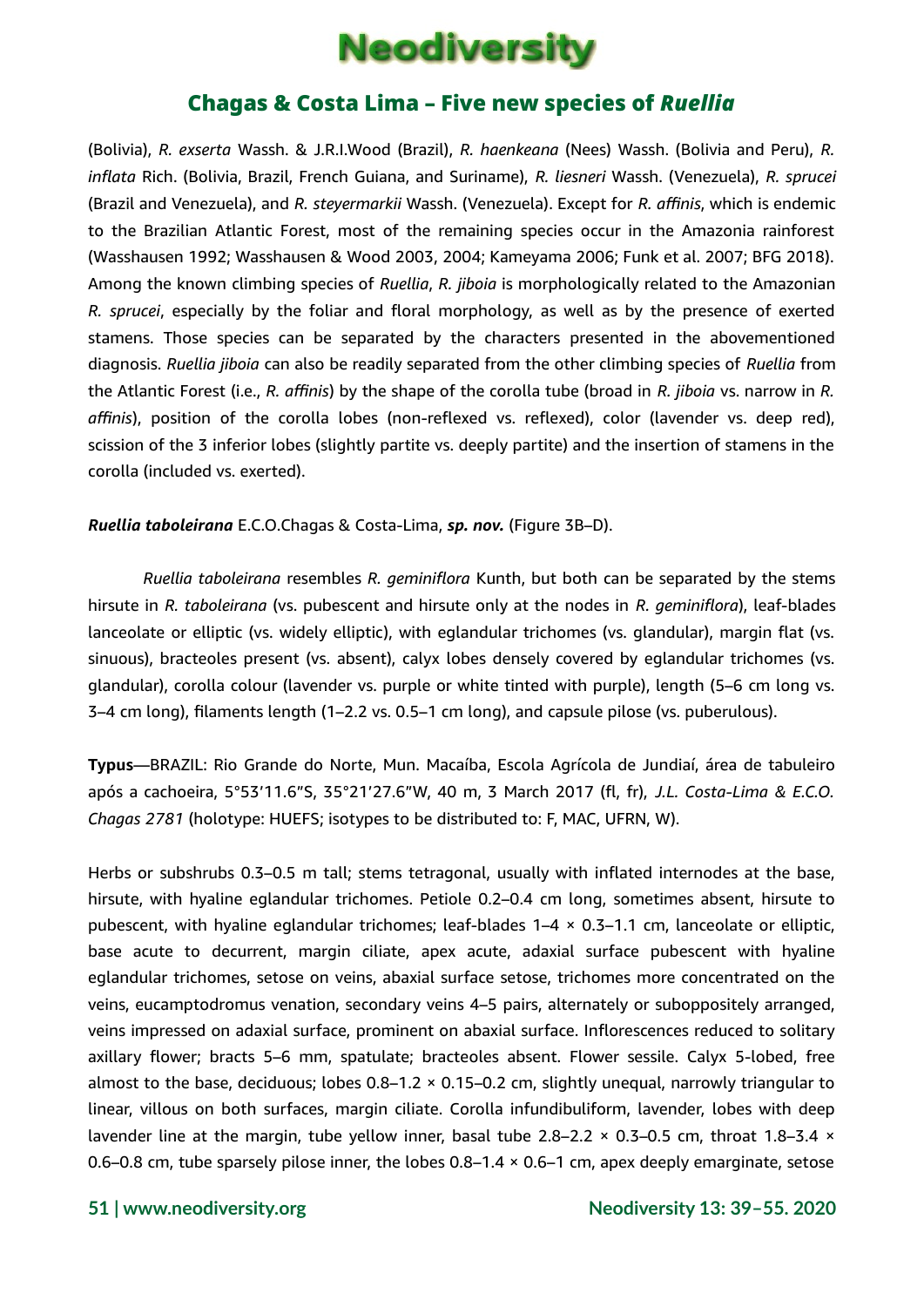

outer, glabrous inner. Stamens 4, included within corolla tube, strongly didynamous; filaments inserted ca. 1.5–3 cm above the base of the corolla, arcuate, glabrous; the shorter pair 1–1.6 cm long, the longer pair 1.8–2.2 cm long; anther thecae 2–3 mm long, equal, non-appendiculate, glabrous. Ovary 1.5–2 × 0.5–0.8 mm, pubescent; style 2–2.8 cm long, pilose, arcuate; stigma minutely papillose; nectar disc annular. Capsule 6–8 mm long, ellipsoid, pilose, green when young, green or chestnut-brown when ripe. Seeds 4, 3–4 mm diam., suborbicular.

**Additional specimen examined (paratypes)**—BRAZIL: Alagoas, Mun. Maceió, Campus UFAL, 17 February 2011 (fl, fr), *Chagas-Mota 10203* (MAC); Mun. Satuba, APA do Catolé e Fernão Velho, 27 November 2010 (fl), *Chagas-Mota 7049* (MAC). Rio Grande do Norte, Mun. Ceará-Mirim, RN 309 sentido Pureza, 5º34'38"S, 35º26'45"W, 63 m, 8 August 2014 (fl, fr), *J. Jardim* et al. *6723* (UFRN); ibidem, área para instalação da LT [Linha de Transmissão] Ceará-Mirim – João Câmara, 5º40'20"S, 35º38'53"W, 53 m, 23 January 2016 (fl), *E.O. Moura & A.R.V. Nunes 480* (UFRN); Mun. Macaíba, Escola Agrícola de Jundiaí, trilhas no tabuleiro ao lado do açude, 5º53'18"S, 35º21'16"W, 48 m, 23 August 2018 (fr), *V.P. Moreira 385* (UFRN); ibidem, 5º53'20"S, 35º21'30"W, 39 m, 12 January 2019 (fl), *V.P. Moreira 388* (UFRN); Mun. Parnamirim, área do empreendimento Alto do Cotovelo, 5º57'37"S, 35º09'11"W, 17 m, 13 September 2016 (fl, fr), *E.O. Moura* et al. *976* (UFRN).

**Etymology**—The epithet refers to the environment where the species occurs, "Tabuleiros litorâneos."

**Distribution and habitat**—*Ruellia taboleirana* is known in the State of Rio Grande do Norte and Alagoas. It occurs in the areas of the "Tabuleiros litorâneos" [or "Tabuleiros Costeiros"]. According to the Thomas & Barbosa (2008) compilation, the "Tabuleiros litorâneos" are areas with savanna physiognomy vegetation on flat relief scattered along the coast of northeastern Brazil.

**Suggested conservation status**—*Ruellia taboleirana* has a relatively extensive EOO (i.e., ca. 13,240 km<sup>2</sup>), its AOO is extremely reduced (i.e., 20 km<sup>2</sup>) due to the fact that this species has its distribution limited to savanna fragments scattered along the coast of northeastern Brazil, a region also known as "Tabuleiros litorâneos". *Ruellia taboleirana* was recorded in the States of Rio Grande do Norte and Alagoas, but it is likely that other subpopulations might be found in the remaining "Tabuleiros litorâneos" from the States of Paraíba, Pernambuco, and Sergipe. In this context, due to the discontinuity of the environment in which this species occurs (i.e., scattered savanna fragments within the Atlantic Forest), it is provisionally classified as Endangered (EN), based on the IUCN (2017) criteria B2ab (i, ii, iii). The "Tabuleiros litorâneos" are severely endangered ecosystems in northeastern Brazil because they occur along the coast and occupying plane areas, which has been historically occupied by urban environments or sugarcane crops (especially within the State of Alagoas). This species has been recorded, so far, within the limits of a single protected area – Área de Proteção Ambiental do Catolé e Fernão Velho – located between the municipalities of Satuba and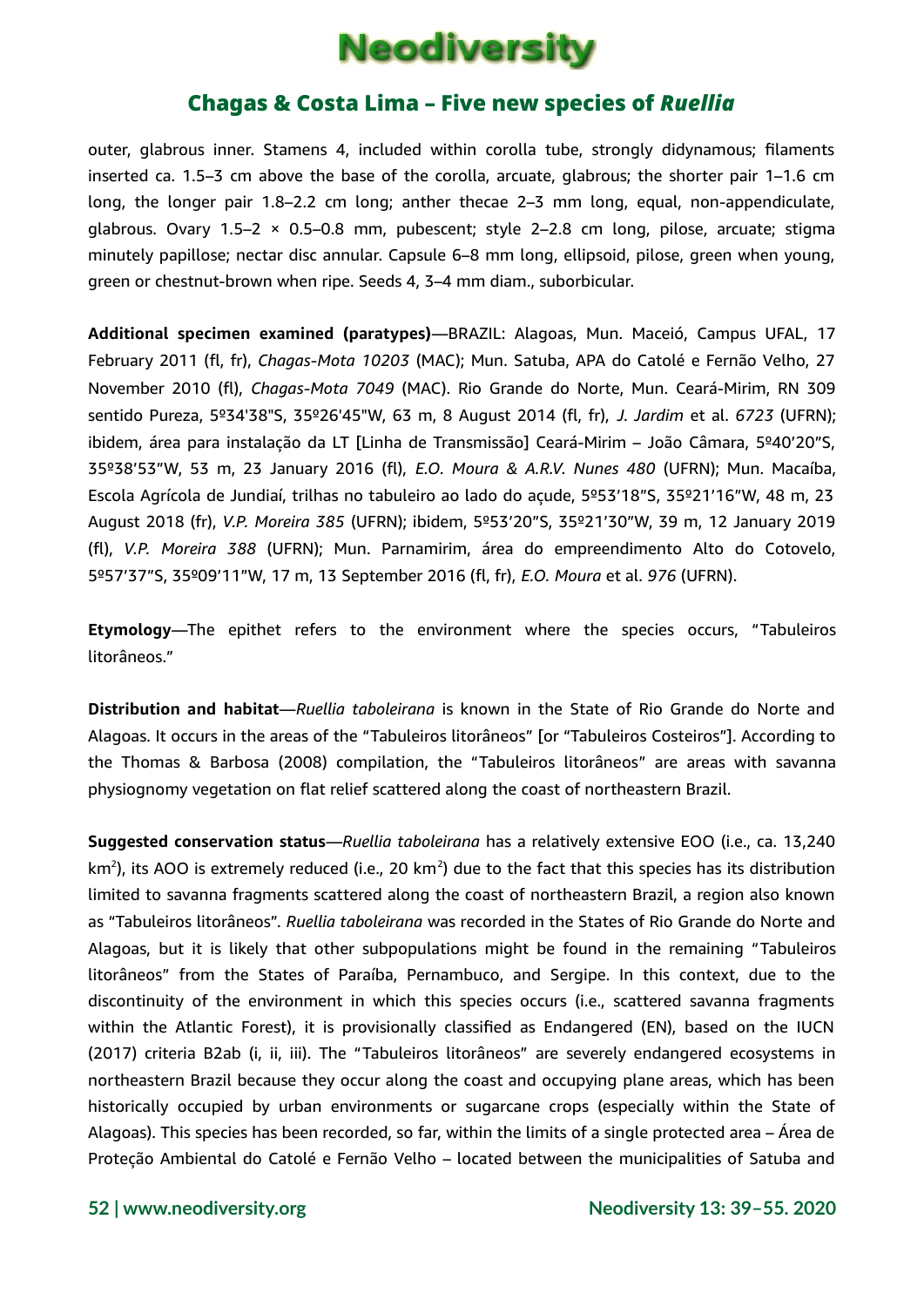

Maceió (State of Alagoas capital city). The area where *R. taboleirana* occurs is constantly declining due to the allotment of areas for urban expansion in the outskirts of the municipalities of Maceió (State of Alagoas) and Natal (State of Rio Grande do Norte).

**Taxonomic comments**—*Ruellia taboleirana* has small foliar structures and gemmae associated with the inflorescences, absence of bracteoles, sessile and solitary flowers, and infundibuliform and lavender corollas. These characters place this species in *R*. sect. *Dipteracanthus*, also known as the informal taxonomic group Ebracteolati (sensu Ezcurra 1993) or Ebracteolati lineage (sensu Tripp 2007). The presence of the not markedly swollen nodes on stems and deciduous calyx after capsule opening demonstrates the morphological proximity of *R. taboleirana* with *R. geminiflora*, a widely distributed species in open grasslands of Central America, West Indies, and savannas of South America (Colombia/Venezuela to eastern Bolivia and southern Brazil, Paraguay, and northeastern Argentina) (Ezcurra 1993). However, both species can be distinguished by the indumentum of the stems, shape of leaf-blades and trichome type, presence/absence of bracteoles, glandular trichomes on the calyx lobes, corolla and filaments, and by the capsule indumentum, as presented in the above diagnosis. Additionally, *R. taboleirana* is restricted to the "Tabuleiros litorâneos" in northeastern Brazil, whereas *R. geminiflora* occurs in savannas from Central Brazil, especially in periodically burnt areas.

### **5 | ACKNOWLEDGEMENTS**

We thank Maria do Socorro de Oliveira Chagas and Lenira Gomes da Costa for supporting our botanical studies and for the financial assistance to carry out some of the field expeditions, Felipe Martins for the line drawings, and Marco O.O. Pellegrini and Rafael F. Almeida for the revision of the English language.

### **6 | LITERATURE CITED**

- Bachman, S.; Moat, J.; Hill, A.W.; de la Torre, J. & Scott, B. 2011. Supporting Red List threat assessments with GeoCAT: geospatial conservation assessment tool. *ZooKeys* 150: 117–126.
- BFG—The Brazil Flora Group. 2015. Growing knowledge: an overview of seed plant diversity in Brazil. *Rodriguésia* 66: 1085–1113.
- BFG. 2018. Brazilian Flora 2020: Innovation and collaboration to meet Target 1 of the Global Strategy for Plant Conservation (GSPC). *Rodriguésia* 69: 1513–1527.
- Cascudo, L.C. 1954. *Dicionário do folclore brasileiro*. Rio de Janeiro, Ministério da Educação e Cultura/ Instituto Nacional do Livro, 660 pp.
- Costa-Lima, J.L. & Chagas, E.C.O. 2020. A synopsis of *Dicliptera* (Acanthaceae) in Brazil, with the description of two new species. *Systematic Botany* 45: 340–348.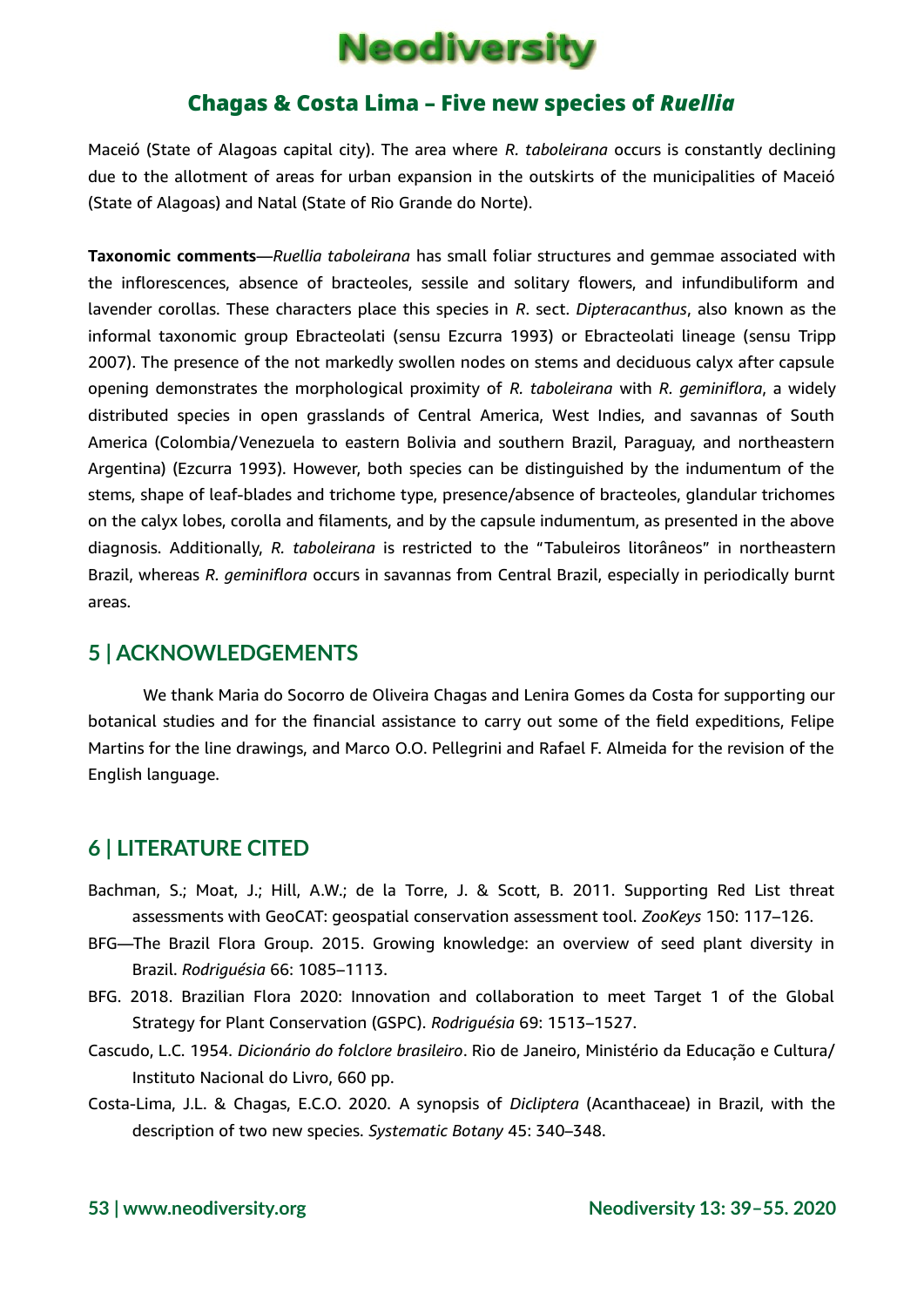

- Daniel, T.F.; Parfitt, B.D. & Baker, M.A. 1984. Chromosome numbers and their systematic implications in some North American Acanthaceae. *Systematic Botany* 9: 346–355.
- Espindola, T.B. 1871. *Geographia alagoana, ou, descripção physica, politica e historica da provincia das* Al*agoas*. 2<sup>nd</sup> ed. Typographia do Liberal, Maceió, 483 pp.
- Ezcurra, C. & Wasshausen, D.C. 1992. New species of *Ruellia* (Acanthaceae) from southern South America. *Brittonia* 44: 69-73.
- Ezcurra, C. 1993. Systematics of *Ruellia* (Acanthaceae) in southern South America. *Annals of the Missouri Botanical Garden* 80: 787–845.
- Funk, V.; Hollowell, T.; Berry P.; Kelloff, C. & Alexander, S.N. 2007. Checklist of the plants of the Guiana Shield (Venezuela: Amazonas, Bolivar, Delta Amacuro; Guyana, Surinam, French Guiana). *Contributions from the United States National Herbarium* 55: 1–584.
- Harris, J.G. & Harris, M.W. 2001. *Plant Identification Terminology*: an illustrated glossary. 2<sup>nd</sup> ed. Spring Lake Publishing, Spring Lake, Utah, 216 pp.
- IUCN (International Union for the Conservation of Nature) Standards and Petitions Subcommittee. 2017. *Guidelines for Using the IUCN Red List Categories and Criteria*. Version 13. Available at: http://www.iucnredlist.org/documents/RedListGuidelines.pdf (accessed: 2 December 2019).
- Kameyama, C. 2006. Flora da Reserva Ducke, Amazonas, Brasil: Acanthaceae. *Rodriguésia* 57: 149– 154.
- Kunth, C.S. 1818. Acanthaceae Juss. *In*: Humboldt, F.W.H.A., Bonpland, A.J.A. & Kunth, K.S. (Eds.) *Nova genera et species plantarum, quas in peregrinatione ad plagam aequinoctialem orbis novi collegerunt, descripserunt, partim adumbraverunt* (quarto ed.) vol. II. Librariӕ Grӕco-Latino-Germanicӕ (Ex typographia d'Hautel), Lutetiӕ Parisiorum [Paris], pp. 231–243.
- Lindau, G. 1897. Acanthaceӕ Americanӕ et Asiaticӕ. Novӕ vel minus cognitӕ. *Bulletin de l'Herbier Boissier* 5: 643–681.
- Myers, N.; Mittermeier, R.A.; Mittermeier, C.G.; Fonseca, G.A.B. & Kent, J. 2000. Biodiversity hotspots for conservation priorities. *Nature* 403: 853–858.
- Navarro, E.A. 2013. *Dicionário de Tupi Antigo: a língua indígena clássica do Brasil*. 1<sup>st</sup> ed. Global, São Paulo, 620 pp.
- Nees [von Esenbeck], C.G.D. 1847. Acanthaceae. *In*: von Martius, C.F.P. (Ed.) *Flora Brasiliensis* 9. Frid. Fleischer in Comm., Monachii [Munich] and Lipsi a [Leipzig], pp. 1–165.
- Radford, A.E.; Dickison, W.C.; Massey, J.R. & Bell, C.R. 1974. Phytography Morphological Evidence. *In*: Radford, A.E.; Dickison, W.C.; Massey, J.R. & Bell, C.R. (Eds.) *Vascular Plant Systematics*. Harper Collins, New York, pp. 83–166.
- Ranta, P.; Bolm, T.; Niemela, J.; Joensuu, E. & Siitonen, M. 1998. The fragmented Atlantic rain forest of Brazil: size, shape and distribution of forest fragments. *Biodiversity and Conservation* 7: 385–403.
- Schlechtendal, D.F.L. von & Chamisso, L.K.A. von. 1831. Plantarum Mexicanarum a cel. viris Schiede et Deppe collectarum recensio brevis – (Addenda). *Linnaea* 6: 352–384.